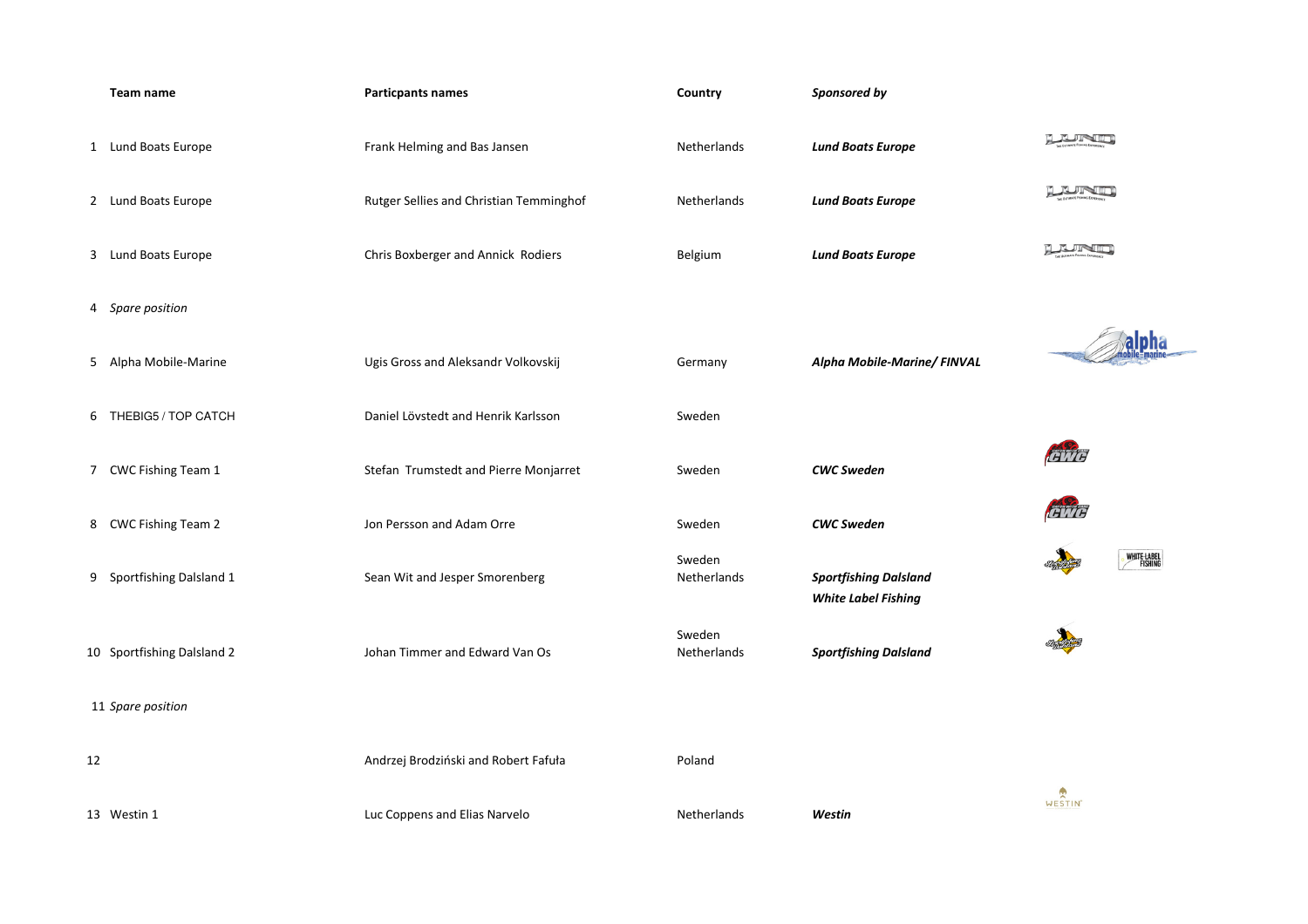| 14 Westin 2                            | Daniel Nilsson and Tommie Magnusson      | Sweden                | Westin                     |
|----------------------------------------|------------------------------------------|-----------------------|----------------------------|
| 15 Spare position                      |                                          |                       |                            |
| Westin 4 -<br>16 Fishing in Sweden.com | Henrik Olsson and Lodewijk Harmeling     | Netherlands<br>Sweden | Westin<br>Fishinginsweden. |
| 17 Hobby&Fiske                         | Martin Udd and Thomas Björklund          | Sweden                | Hobby&Fiske                |
| 18 Hobby&Fiske 2                       | Jimmy Udd and Johan Udd                  | Sweden                | Hobby&Fiske                |
| 19 Mojoboats / powerpole               | Albin Sharghi and Victor Söderberg       | Sweden                | <b>Mojoboats</b>           |
| 20 Team Fiskefeber 1                   | Fredrik Stjärnkvist and Mattias Berglund | Sweden                | <b>Fiskefeber</b>          |
| 21 Team Fiskefeber 2                   | N/A N/A and N/A N/A                      | Sweden                | <b>Fiskefeber</b>          |
| 22 salmo                               | inguss pavasaris and peteris lideris     | LATVIA                | Salmo                      |
| 23 Marin Fritid/CWC                    | Andreas Seger and August Norberg         | Sweden                | Marin & Fritid- CV         |
| 24 PIKE CLUB ITALY                     | BRUCE FARINA and LUIGI MAUTINO           | <b>ITALY</b>          | <b>Savage Gear Italy</b>   |
| 25 Lucky john                          | roberts valters and valters rubenis      | Latvia                | Lucky john                 |
| 26 Lowrance - Leech UK                 | Matt Boast and Vidar Thomassen           | United Kingdom        | Leech                      |

therlands eden *Westin Fishinginsweden.com Hobby&Fiske Hobby&Fiske Mojoboats Fiskefeber*

 *Fiskefeber Salmo Marin & Fritid- CWC*





**POWER-POLE** SWIFT, SILENT, SECURE,

WESTIN THE MILL SWEDEN

Fieke

**Salmo** 



**SAVAGGAR** 





WESTIN<sup>\*</sup>

Hobby e Fiske

Hobby e Fiske

Mol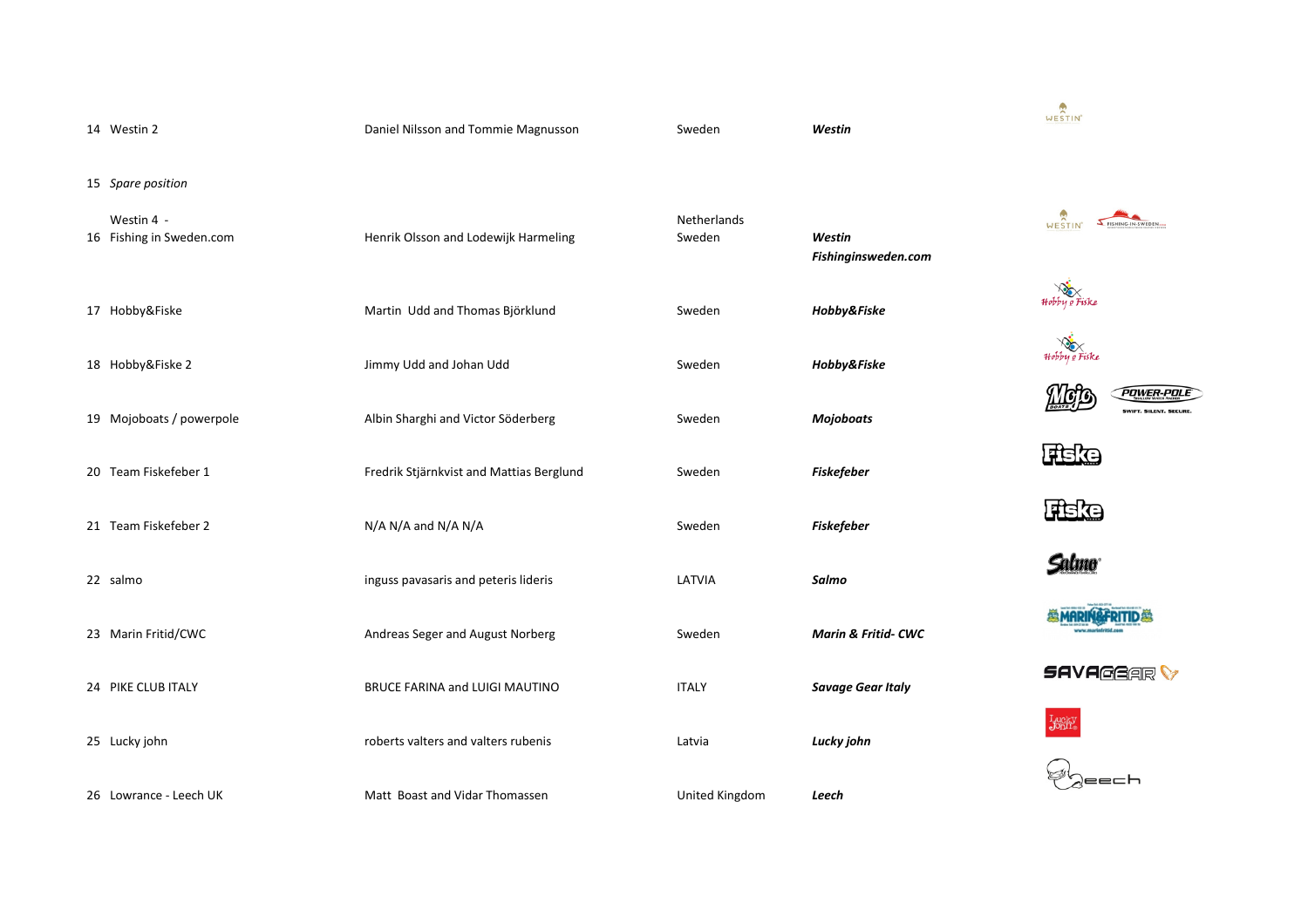|    | 27 predatorfishingguide | Jan Boomsma and Jelco visser           | Netherlands    | predatorfishingguide             |
|----|-------------------------|----------------------------------------|----------------|----------------------------------|
|    | 28 Hot Fishing Team     | Pawel Zawadzki and Adam Konowrocki     | Poland         | HotFishing.PL                    |
|    | 29 JMC ADVENTURE        | Michal Rymacki and ??? ????            | <b>POLAND</b>  | <b>JMC ADVENTURE</b>             |
|    | 30 Deto Jeans           | Jogi Deij and Junior Deij              | Netherlands    | <b>Deto Jeans</b>                |
|    | 31 TEAM HONDA FISHING   | Allan Christiansen and Martin Olsen    | <b>DENMARK</b> | <b>HONDA SHOPPEN DENMARK</b>     |
|    | 32 TEAM FISHPRO         | Tobias Herrmann and Ralph Aschwanden   | Deutschland    | <b>FISHPRO</b>                   |
|    | 33 Ijsvogel             | Remco Porsius and Mark van Ijs         | Netherlands    | Ijsvogel watersport Terherne     |
| 34 |                         | stephane POINCOT and Bruno PEBE        | France         | <b>ULTIMATE FISHING MEGABASS</b> |
|    | 35 Team Quantum         | Timo Rosche and Fredrik Harbort        | Norway         | Zebco Europe                     |
|    | 36 Cvikov               | Josef Zahradka and Petr Kubiče         | Czech Republik | Czech team boat fishing          |
|    | 37 CANCELLED            |                                        |                |                                  |
|    | 38 Reel Busy            | Thomas Brandsch and Christian Beyer    | Germany        | Zebco Europe                     |
|    | 39 Navionics            | Yair Jelmer Nauta and Mark van Rijssen | Netherlands    | <b>Navionics</b>                 |
|    | 40 Hearty Rise Europe   | Fabian Graefe and Sebastian Binapfl    | Austria        | <b>Hearty Rise Europe</b>        |

| d        | HotFishing.PL                   |
|----------|---------------------------------|
| ND       | <b>JMC ADVENTURE</b>            |
| erlands  | <b>Deto Jeans</b>               |
| 1ARK     | <b>HONDA SHOPPEN DENMARK</b>    |
| chland   | <b>FISHPRO</b>                  |
| erlands  | Ijsvogel watersport Terherne    |
| e        | <b>ULTIMATE FISHING MEGABAS</b> |
| ay       | <b>Zebco Europe</b>             |
| Republik | <b>Czech team boat fishing</b>  |
|          |                                 |
| any      | Zebco Europe                    |
|          |                                 |

























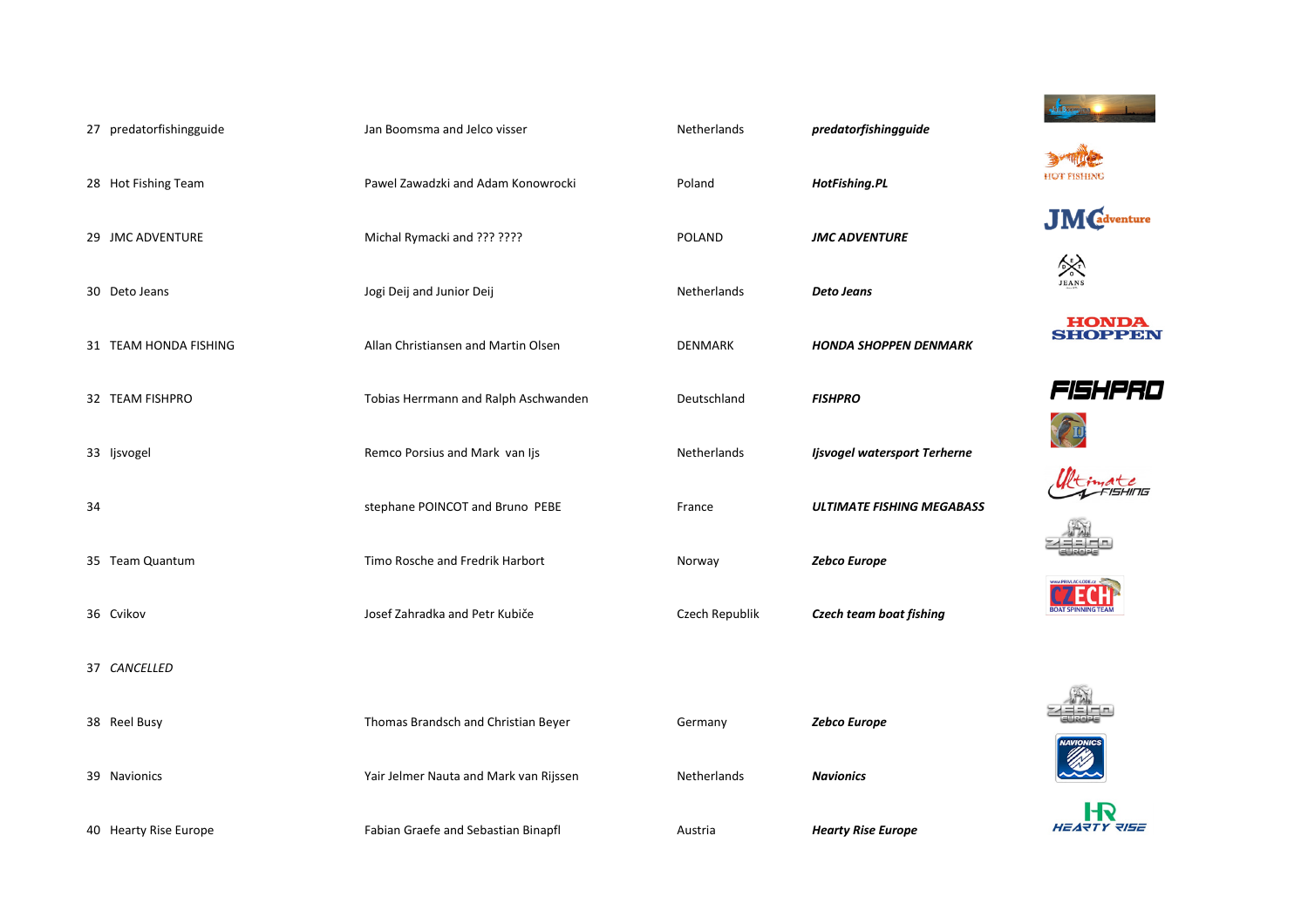|    | 41 FASV Schwabstedt    | Jan Hendrik Preißler-Jebe and Fabian Engelke   | Germany         |        |
|----|------------------------|------------------------------------------------|-----------------|--------|
|    | 42 Team Vandskræk      | Thor Rasmussen and Michael Lorenzen            | Denmark         |        |
| 43 |                        | Daniel Budde and Dominik Thomas                | Germany         |        |
|    | 44 Error Fishing Team  | Maciej Włodarczyk and Mateusz Kopeć            | Poland          |        |
|    | 45 Fishing Team Poland | Piotr Kołodziejek and Krzysztof Kostrzewa      | Poland          |        |
|    | 46 Team Poland         | Jakub Osiecki and Piotr Skowronski             | Poland          |        |
| 47 |                        | Tomasz Tosiak and Jozef Lupa                   | Poland          |        |
|    | 48 Team Spritz         | Morcovescu Damian and Despa Mihai              | Romania         |        |
|    | 49 Team KFP            | Fredrik Pettersson and Joacim Gustafson        | Sweden          |        |
|    | 50 Team Rasmussen      | Jesper Karrebæk-Rasmussen and Thomas Rasmussen | Denmark         |        |
| 51 |                        | Tomasz Kurnik and Piotr Wojnowski              | Poland          |        |
|    | 52 Team Westin Poland  | MARIUSZ TROŚCIANKO and SLAWEK CZAJKOWSKI       | <b>POLAND</b>   | Westin |
|    | 53 Team Leech Sweden   | Markus Maliszewski and Alexander Lexén         | Sweden          | Leech  |
|    | 54 FISHBUSTERS         | Lukasz Maslon and Adam Wansacz                 | Norway - Poland |        |

WESTIN<sup>\*</sup>

 $\bigotimes_{\mathsf{a}}$ eech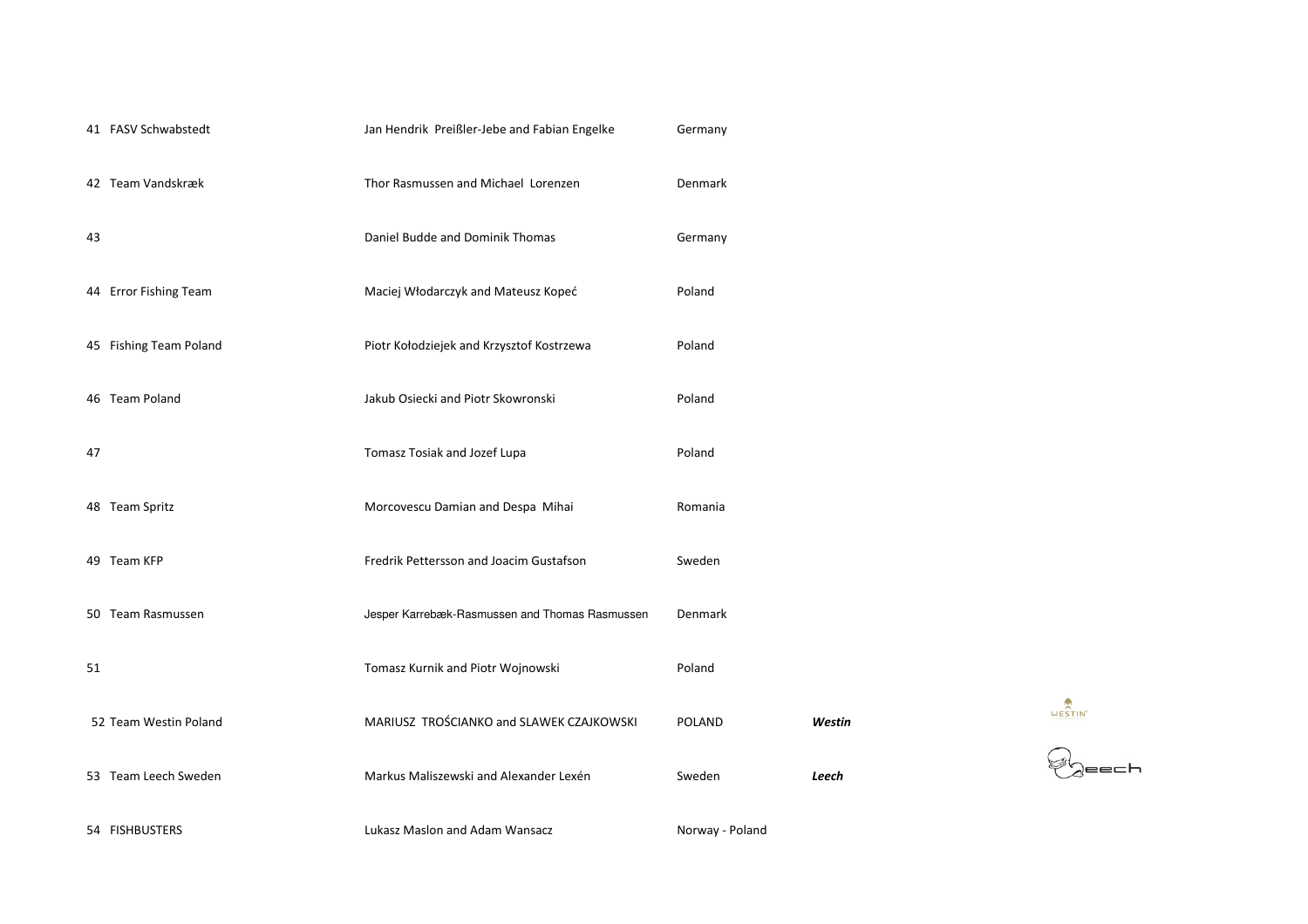|    | 68 Garmin Sons Of Fishes       | Mattias Åström and Jonny Andersson    | Sweden          | <b>Garmin Sweden</b> | GΑ |
|----|--------------------------------|---------------------------------------|-----------------|----------------------|----|
|    | 67 South Predator Fishing Team | Robin Hjärtenflo and Marcus Håkansson | Sweden          |                      |    |
|    | 66 Team Jokers                 | Anders Törnström and Jimmy Nyhlén     | Sweden          |                      |    |
|    | 65 COMPFISHING                 | Adam Grabowski and Lukasz Doering     | Poland          |                      |    |
|    | 64 Fishbusters 2               | Michal Tula and Daniel Kolasa         | Poland - Norway |                      |    |
| 63 |                                | KRZYSZTOF ŻURAWSKI and MICHAŁ KLOBUT  | Poland          |                      |    |
|    | 62 Marc Dillen                 | Marc Dillen and Danny Dillen          | Belgium         |                      |    |
| 61 |                                | Pelle Johansson and Hugo Juhlin       | Sweden          |                      |    |
|    | 60 Dutch fishing guides        | Willem Beijeman and Johan Steenks     | Netherlands     |                      |    |
| 59 |                                | Leszek Kotwinski and Kuba Markiewicz  | Poland          |                      |    |
|    | 58 Denco Fishing               | Tim Coppens and Stijn Troch           | Belgium         |                      |    |
| 57 |                                | Mark Traas and Berry van Zelst        | Netherlands     |                      |    |
| 56 |                                | Ole Marius Hjort and Steinar Unnestad | Norway          |                      |    |
|    | 55 Predator Team Assendelft    | Ralph Rispens and Wim Kemna           | Netherlands     |                      |    |

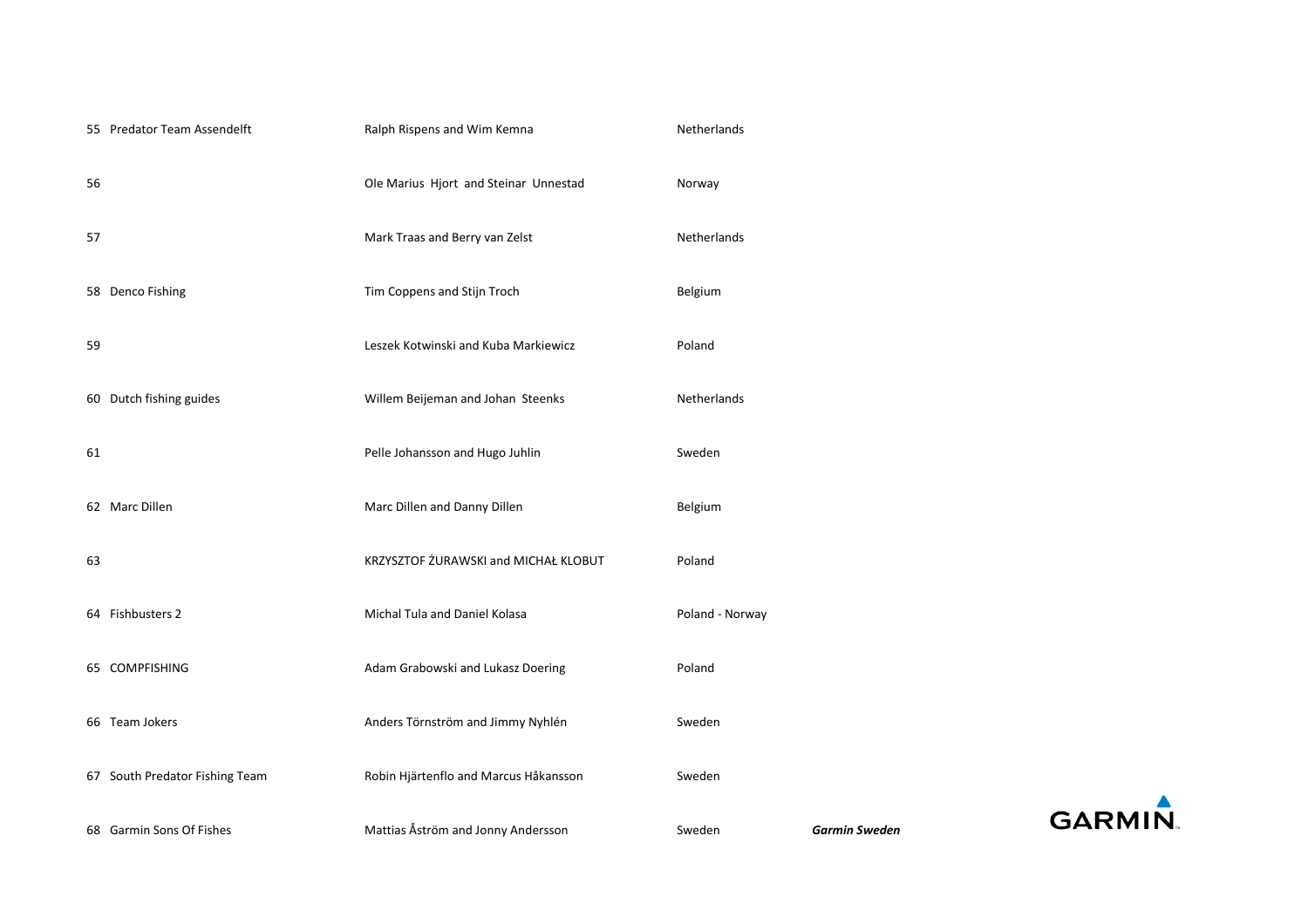|    | 69 Pikenuts                  | Ludvig Ståhl and Viktor Ståhl                | Sweden         |
|----|------------------------------|----------------------------------------------|----------------|
|    | 70 Zander club Team Predator | Alenas Krencius and Simas Gadeikis           | Norway         |
|    | 71 Zeck & Viking Fishing     | Alexander Kubica and Mano Janssen            | Austria-Sweden |
|    | 72 Einfachlosgehen           | Kai Jonas Pohl and Lukas Pohl                | Germany        |
|    | 73 WATAHA TEAM               | Arek Tański and Marek Smolik                 | Poland         |
|    | 74 Team goldstrike           | Wouter Buijs and Tony Dauhan                 | Sweden         |
|    | 75 DARTS PREDATORS           | Martin Bergman and Alexander Lindén          | Sweden         |
|    | 76 Team Skrock               | Petter Rosenberg and Sebastian Ljungmark     | Sweden         |
|    | 77 Team GATOR Sweden         | Peter Stare and Jonatan Jernberg             | Sweden         |
| 78 |                              | Krzysztof Kacprzak and Wojciech Krzyszczyk   | Poland         |
|    | 79 JMV 21                    | <b>Mattias Fransson and Mikael Andersson</b> | Sweden         |
| 80 |                              | Wolfgang Kolar and Ingmar Krecik             | Germany        |
| 81 |                              | Torben Christensen and Andreas Holm Nielsen  | Denmark        |
| 82 |                              | Dick Beerepoot and Vincent Quax              | Netherlands    |

70 Team Predator Club & Bedre Fiske Utstyr

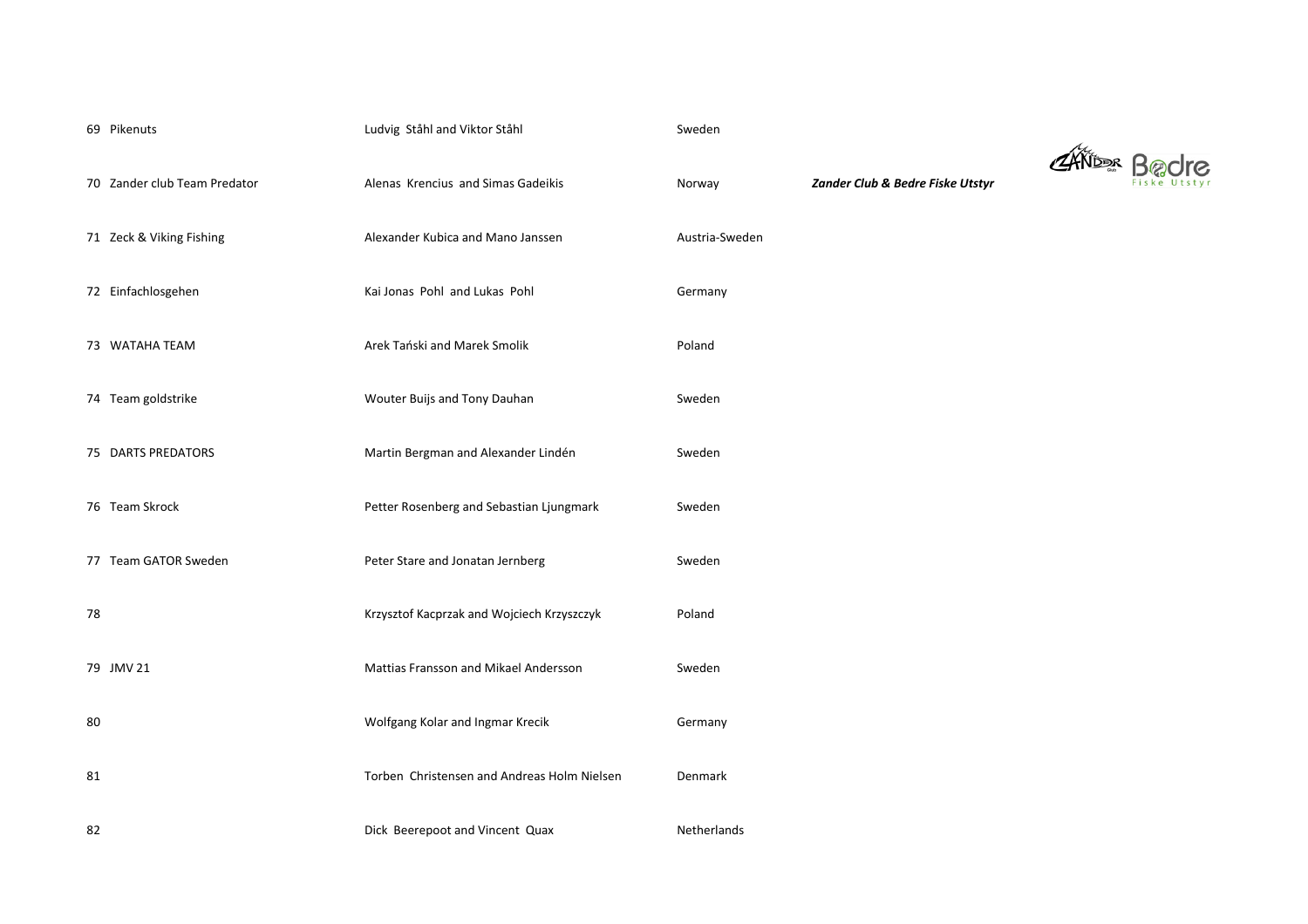|    | 83 Bad Boys Netherlands                      | Tony Schuilenburg and Barry Aartsen        | Netherlands    |                                   |
|----|----------------------------------------------|--------------------------------------------|----------------|-----------------------------------|
|    | 84 Team dk                                   | Kristoffer Lindhardt and Kristian Petersen | Danmark        |                                   |
|    | 85 Lugafo Slovakia                           | Martin Gáblovský and Gabriel Beňo          | Slovakia       |                                   |
|    | 86 Lemigo                                    | Mateusz Czajkowski and Filip Biskupski     | Poland         |                                   |
|    | 87 South End Anglers Westgear                | Michel Cardoso and Pierre Cardoso          | Sweden         | Westgear                          |
|    | 88 Team Grizzly Lures                        | Michael Pedersen and Frederik Josefsen     | Danmark        | <b>Grizzly lures</b>              |
| 89 |                                              | Adrian Constantin and Andrei Sava          | Romania        |                                   |
| 90 |                                              | <b>Gerald Vierhout and Yoni Huberts</b>    | Netherlands    |                                   |
|    | 91 Team Poland                               | Michal Tarnowski and Jakub Szemraj         | Poland         |                                   |
| 92 |                                              | Trond Bergsland and Petter Støttum         | Norway         |                                   |
| 93 |                                              | Maciej Żejmo and Sławomir Przybylski       | Poland         |                                   |
| 94 |                                              | Alexander Kalweit and Jonas Töllner        | Germany        |                                   |
|    | 95 Pike Madness                              | Sander Van Slooten and Paul Van der vegt   | Netherlands    |                                   |
|    | 96 High 5 Lures / Master Pro aluminium boats | Finn Sloth and Andreas Strand              | <b>Denmark</b> | <b>Master Pro Aluminium boats</b> |

**ENGINEER** *Westgear*

**A** MASTERPRO **ALUMNUM BOATS**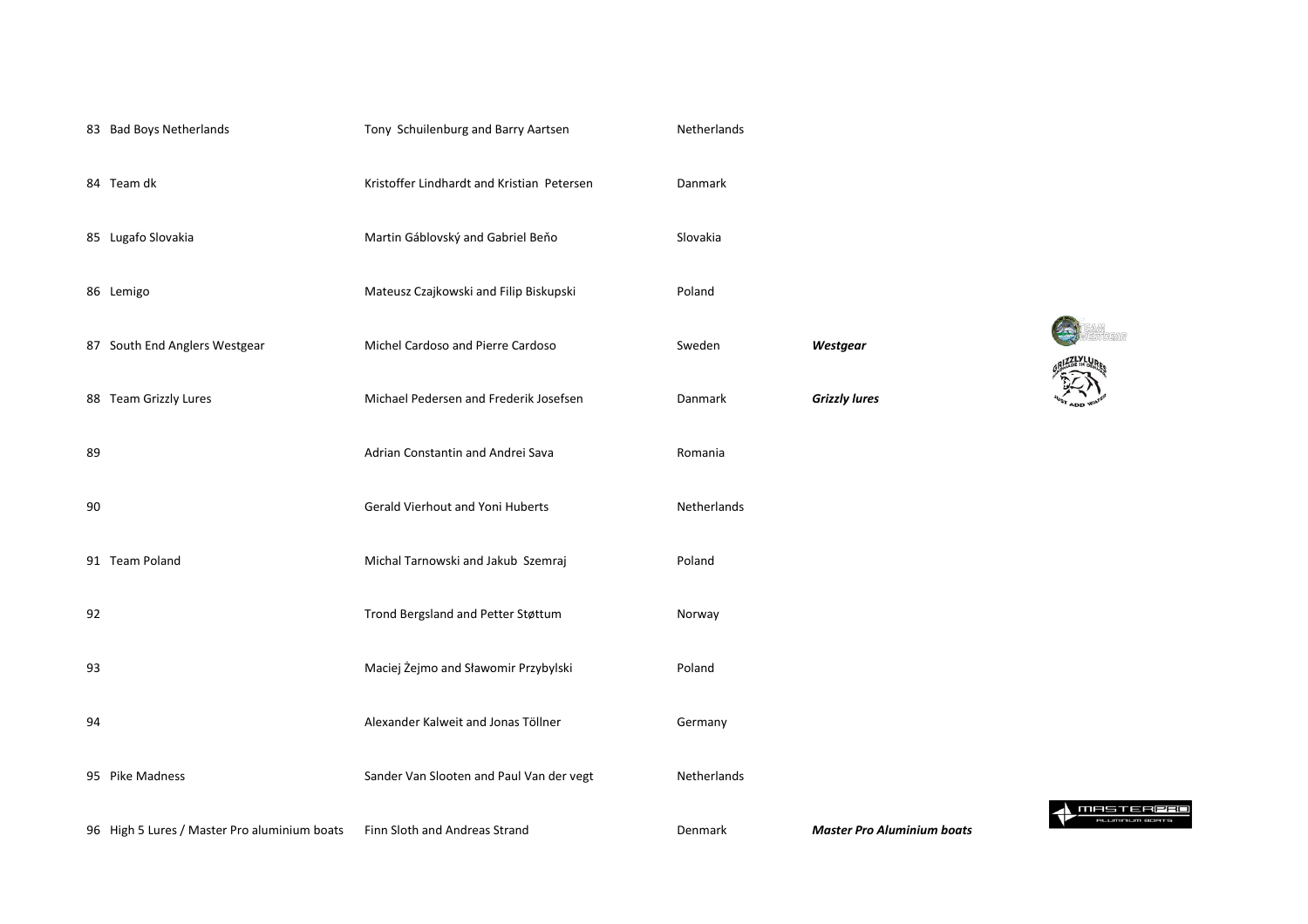| 97 GRILL TEAM CZECH REPUBLIC            | Bedrich Nikl and Bedrich Nikl jr.           | Czech Republic       |                                       |
|-----------------------------------------|---------------------------------------------|----------------------|---------------------------------------|
| 98 BAVARIAN TITANIA                     | Hans Eschenbacher and Markus Brunnschneider | Germany              |                                       |
| 99 Fishing Pro Plaue                    | Jan Borek and Oliver Weigel                 | Germany              |                                       |
| 100 Dutch Flyguys                       | Arjan Terpstra and Onno Plantinga           | Netherlands          | Vanclaes stainless steel trailers     |
| 101 CANCELLED                           |                                             |                      |                                       |
| $102 -$                                 | Roman Milkowski and Jaroslaw Muzalewski     | Poland               |                                       |
| 103 Hedijk                              | Jan Heuveling and Nicky Heuveling           | Netherlands          |                                       |
| 104 Staverman - De Jong                 | Jeremy Staverman and Jelle de Jong          | Netherlands          | Lowrance                              |
| 105 Småland Sportfiske-Bullseye Fishing | Thomas Kofler and Markus von Euw            | Sweden / Switzerland | Småland Sportfiske - Bullseye Fishing |
| 106 U HABAKUKA BOAT TEAM                | Milan Mathejzík and Viktor Mathejzík        | Czech republic       |                                       |
| 107 Ryboholic Company                   | Mateusz Rupniewski and Krzysztof Bonkowski  | Poland               |                                       |
| 108 MT Fishing                          | Marcus Jidell and Theodor Isaksson          | Sweden               |                                       |
| 109 Team Dragon                         | Piotr Malicki and Krzysztof Schmid          | Poland               | <b>Dragon Fishing</b>                 |
| 110 Twoja Energia Fishing Team          | Michal Batogowski and Jakob Dudek           | Poland               |                                       |
| 111 Twoja Energia Fishing Team 2        | Rafal Zwierz and Jozef Batogowski           | Poland               |                                       |
| 112 Team Nowka                          | Marco Nowka and Finnley Nowka               | Germany              |                                       |

## **LOWRANCE**

**VANCLAES** 



**DRAGON**